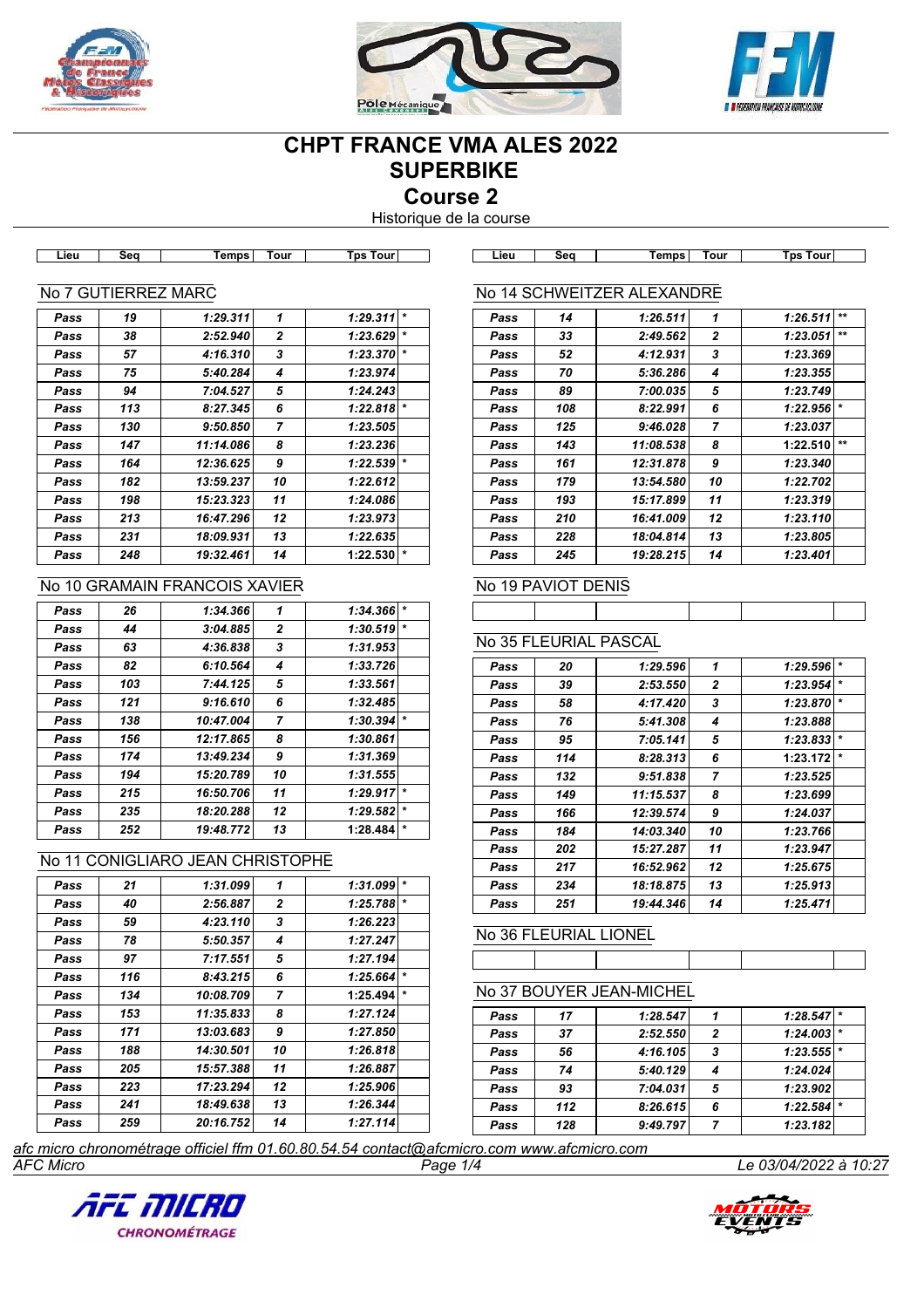





## **SUPERBIKE**

Course 2

Historique de la course

| _ieu | Sec | <b>Temps</b> | Tour | Tour<br>Гps | ∟ieư | s.,<br>ou | <b>Temps</b> | Tour | <b>T</b> DS<br><b>TOUT</b> |
|------|-----|--------------|------|-------------|------|-----------|--------------|------|----------------------------|

# No 37 BOUYER JEAN-MICHEL

| Pass | 146 | 11:12.351 | 8  | 1:22.554 |        |
|------|-----|-----------|----|----------|--------|
| Pass | 162 | 12:34.879 | 9  | 1:22.528 | $\ast$ |
| Pass | 180 | 13:57.468 | 10 | 1:22.589 |        |
| Pass | 195 | 15:21.247 | 11 | 1:23.779 |        |
| Pass | 211 | 16:44.408 | 12 | 1:23.161 |        |
| Pass | 229 | 18:07.123 | 13 | 1:22.715 |        |
| Pass | 246 | 19:31.061 | 14 | 1:23.938 |        |

## No 45 TARAVELLIER FRANCOIS

| Pass | 29  | 1:38.438  | 1  | 1:38.438 |         |
|------|-----|-----------|----|----------|---------|
| Pass | 46  | 3:09.344  | 2  | 1:30.906 | $\star$ |
| Pass | 65  | 4:40.058  | 3  | 1:30.714 | $\star$ |
| Pass | 83  | 6:10.992  | 4  | 1:30.934 |         |
| Pass | 102 | 7:42.607  | 5  | 1:31.615 |         |
| Pass | 120 | 9:13.273  | 6  | 1:30.666 | $\star$ |
| Pass | 137 | 10:44.063 | 7  | 1:30.790 |         |
| Pass | 155 | 12:15.456 | 8  | 1:31.393 |         |
| Pass | 173 | 13:46.199 | 9  | 1:30.743 |         |
| Pass | 192 | 15:16.599 | 10 | 1:30.400 | $\star$ |
| Pass | 214 | 16:48.175 | 11 | 1:31.576 |         |
| Pass | 233 | 18:18.857 | 12 | 1:30.682 |         |
| Pass | 253 | 19:48.892 | 13 | 1:30.035 | $\star$ |

#### No 49 GRIFFON PHILIPPE

| Pass | 30  | 1:43.045  | 1            | $\star$<br>1:43.045 |  |
|------|-----|-----------|--------------|---------------------|--|
| Pass | 48  | 3:16.329  | $\mathbf{z}$ | $\star$<br>1:33.284 |  |
| Pass | 67  | 4:47.629  | 3            | $\star$<br>1:31.300 |  |
| Pass | 86  | 6:18.937  | 4            | 1:31.308            |  |
| Pass | 106 | 7:50.417  | 5            | 1:31.480            |  |
| Pass | 124 | 9:20.898  | 6            | $\star$<br>1:30.481 |  |
| Pass | 141 | 10:53.055 | 7            | 1:32.157            |  |
| Pass | 159 | 12:23.397 | 8            | 1:30.342<br>$\star$ |  |
| Pass | 178 | 13:54.244 | 9            | 1:30.847            |  |
| Pass | 200 | 15:25.407 | 10           | 1:31.163            |  |
| Pass | 220 | 16:56.871 | 11           | 1:31.464            |  |
| Pass | 238 | 18:29.282 | 12           | 1:32.411            |  |
| Pass | 255 | 19:59.656 | 13           | 1:30.374            |  |

## No 52 SEURON ROMAIN

#### No 56 GAMBA BASTIEN

| Pass | 28  | 1:37.524 |   | $1:37.524$ * |  |
|------|-----|----------|---|--------------|--|
| Pass | 47  | 3:09.515 | 2 | $1:31.991$ * |  |
| Pass | 66  | 4:41.380 | 3 | $1:31.865$ * |  |
| Pass | 85  | 6:12.901 |   | $1:31.521$ * |  |
| Pass | 105 | 7:45.312 |   | 1:32.411     |  |

| Lieu | Seq | Temps     | Tour | Tps Tour |         |
|------|-----|-----------|------|----------|---------|
| Pass | 122 | 9:17.260  | 6    | 1:31.948 |         |
| Pass | 139 | 10:49.186 | 7    | 1:31.926 |         |
| Pass | 157 | 12:20.366 | 8    | 1:31.180 | $\star$ |
| Pass | 175 | 13:50.580 | 9    | 1:30.214 | $\star$ |
| Pass | 196 | 15:22.019 | 10   | 1:31.439 |         |
| Pass | 218 | 16:54.940 | 11   | 1:32.921 |         |
| Pass | 236 | 18:26.669 | 12   | 1:31.729 |         |
| Pass | 254 | 19:58.453 | 13   | 1:31.784 |         |

#### No 82 BOISSET MATHIEU

| Pass | 32  | 1:54.524  | 1              | 1:54.524 |         |
|------|-----|-----------|----------------|----------|---------|
| Pass | 50  | 3:43.233  | $\overline{2}$ | 1:48.709 | $\star$ |
| Pass | 69  | 5:30.388  | 3              | 1:47.155 | $\star$ |
| Pass | 99  | 7:18.680  | 4              | 1:48.292 |         |
| Pass | 119 | 9:05.479  | 5              | 1:46.799 | $\ast$  |
| Pass | 142 | 10:53.839 | 6              | 1:48.360 |         |
| Pass | 167 | 12:42.031 | $\overline{ }$ | 1:48.192 |         |
| Pass | 187 | 14:27.764 | 8              | 1:45.733 | $\ast$  |
| Pass | 207 | 16:13.301 | 9              | 1:45.537 | $\ast$  |
| Pass | 226 | 17:58.067 | 10             | 1:44.766 | $\star$ |
| Pass | 250 | 19:43.599 | 11             | 1:45.532 |         |
|      |     |           |                |          |         |

#### No 96 CHARRUE BRUNO

| Pass | 24  | 1:32.717  | 1            | 1:32.717<br>$\star$ |
|------|-----|-----------|--------------|---------------------|
| Pass | 43  | 2:59.732  | $\mathbf{2}$ | $\star$<br>1:27.015 |
| Pass | 62  | 4:28.368  | 3            | 1:28.636            |
| Pass | 81  | 5:57.600  | 4            | 1:29.232            |
| Pass | 101 | 7:26.381  | 5            | 1:28.781            |
| Pass | 118 | 8:56.930  | 6            | 1:30.549            |
| Pass | 136 | 10:26.937 | 7            | 1:30.007            |
| Pass | 154 | 11:56.665 | 8            | 1:29.728            |
| Pass | 172 | 13:25.659 | 9            | 1:28.994            |
| Pass | 190 | 14:54.131 | 10           | 1:28.472            |
| Pass | 208 | 16:23.674 | 11           | 1:29.543            |
| Pass | 225 | 17:53.406 | 12           | 1:29.732            |
| Pass | 244 | 19:23.542 | 13           | 1:30.136            |

#### No 144 ARAVECCHIA JEAN CHRISTOPHE

| Pass | 22  | 1:31.291  | 1              | 1:31.291 | $\star$ |
|------|-----|-----------|----------------|----------|---------|
| Pass | 41  | 2:57.027  | $\mathbf{2}$   | 1:25.736 | $\star$ |
| Pass | 61  | 4:23.451  | 3              | 1:26.424 |         |
| Pass | 79  | 5:50.972  | 4              | 1:27.521 |         |
| Pass | 98  | 7:17.926  | 5              | 1:26.954 |         |
| Pass | 117 | 8:43.761  | 6              | 1:25.835 |         |
| Pass | 135 | 10:08.904 | $\overline{7}$ | 1:25.143 | $\star$ |
| Pass | 152 | 11:33.687 | 8              | 1:24.783 | $\star$ |
| Pass | 169 | 12:58.206 | 9              | 1:24.519 | $\star$ |
| Pass | 186 | 14:23.672 | 10             | 1:25.466 |         |
| Pass | 204 | 15:48.097 | 11             | 1:24.425 | $\star$ |

*AFC Micro Page 2/4 Le 03/04/2022 à 10:27 afc micro chronométrage officiel ffm 01.60.80.54.54 contact@afcmicro.com www.afcmicro.com*



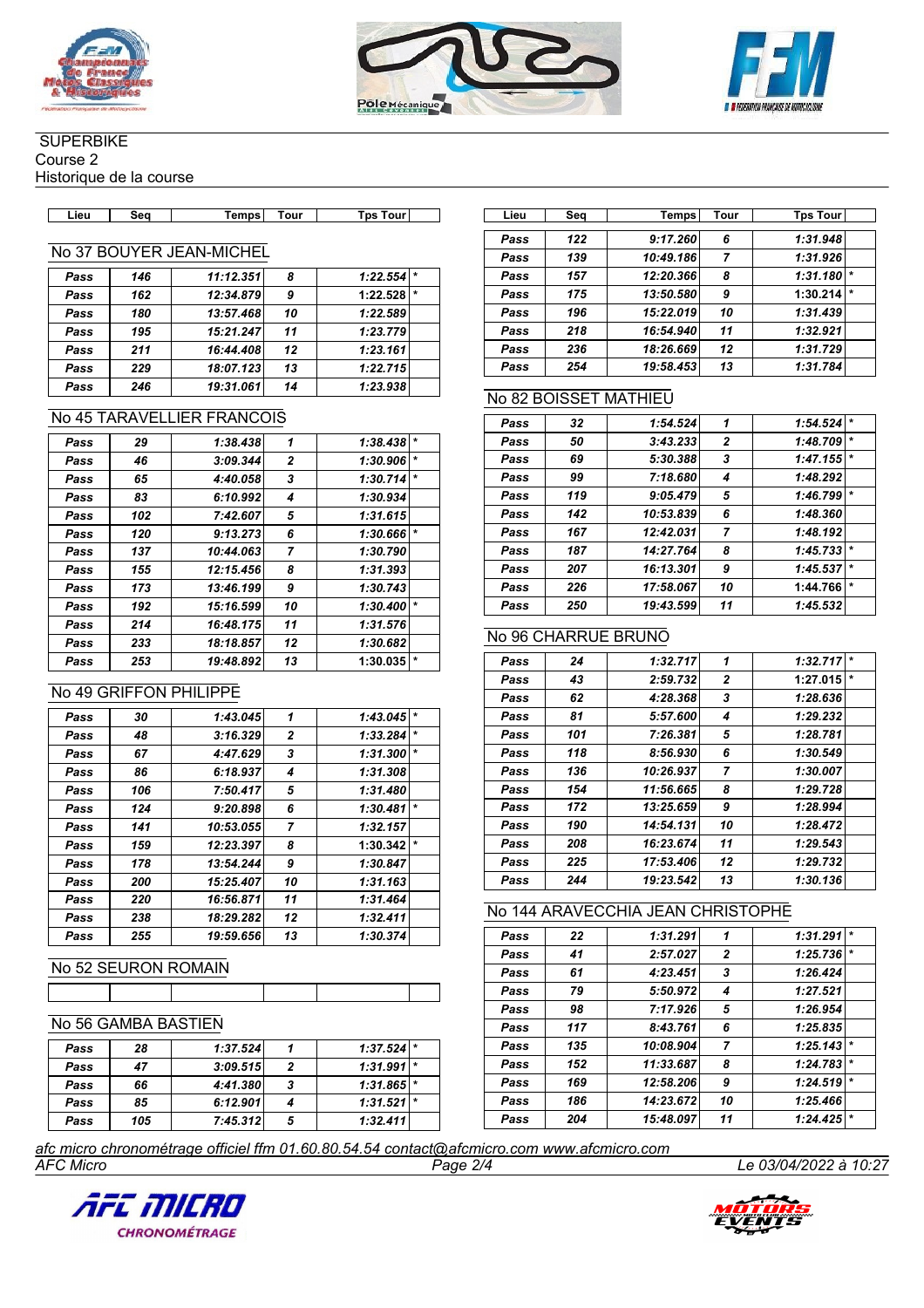





# **SUPERBIKE**

Course 2

Historique de la course

| Lieu | Sea | Temps | Tour | Tps Tour I |
|------|-----|-------|------|------------|

## No 144 ARAVECCHIA JEAN CHRISTOPHE

| Pass | 222 | 17:13.495 | 12 | 1:25.398     |  |
|------|-----|-----------|----|--------------|--|
| Pass | 240 | 18:38.736 | 13 | 1:25.241     |  |
| Pass | 258 | 20:03.036 | 14 | $1:24.300$ * |  |

#### No 169 GAILLARD QUENTIN

| Pass | 25  | 1:32.777  | 1            | $\star$<br>1:32.777 |
|------|-----|-----------|--------------|---------------------|
| Pass | 42  | 2:57.200  | $\mathbf{2}$ | $\star$<br>1:24.423 |
| Pass | 60  | 4:23.271  | 3            | 1:26.071            |
| Pass | 77  | 5:47.695  | 4            | 1:24.424            |
| Pass | 96  | 7:12.736  | 5            | 1:25.041            |
| Pass | 115 | 8:37.729  | 6            | 1:24.993            |
| Pass | 133 | 10:03.056 | 7            | 1:25.327            |
| Pass | 151 | 11:27.924 | 8            | 1:24.868            |
| Pass | 168 | 12:53.135 | 9            | 1:25.211            |
| Pass | 185 | 14:18.583 | 10           | 1:25.448            |
| Pass | 203 | 15:44.450 | 11           | 1:25.867            |
| Pass | 221 | 17:09.591 | 12           | 1:25.141            |
| Pass | 239 | 18:34.498 | 13           | 1:24.907            |
| Pass | 256 | 20:01.177 | 14           | 1:26.679            |

#### No 175 LACHIEZE STEPHANE

| Pass | 18  | 1:28.779  | 1  | 1:28.779 | $\star$      |
|------|-----|-----------|----|----------|--------------|
| Pass | 36  | 2:51.551  | 2  | 1:22.772 | $***$        |
| Pass | 55  | 4:15.018  | 3  | 1:23.467 |              |
| Pass | 71  | 5:37.599  | 4  | 1:22.581 | $\star\star$ |
| Pass | 90  | 7:00.424  | 5  | 1:22.825 |              |
| Pass | 109 | 8:23.343  | 6  | 1:22.919 |              |
| Pass | 126 | 9:46.259  | 7  | 1:22.916 |              |
| Pass | 144 | 11:08.854 | 8  | 1:22.595 |              |
| Pass | 160 | 12:30.246 | 9  | 1:21.392 | $***$        |
| Pass | 176 | 13:51.822 | 10 | 1:21.576 |              |
| Pass | 191 | 15:14.235 | 11 | 1:22.413 |              |
| Pass | 209 | 16:36.165 | 12 | 1:21.930 |              |
| Pass | 227 | 17:58.158 | 13 | 1:21.993 |              |
| Pass | 243 | 19:21.453 | 14 | 1:23.295 |              |

# No 185 SCHAEFFER MAXIME

| Pass | 16  | 1:27.707  | 1              | 1:27.707 | $\star$ |
|------|-----|-----------|----------------|----------|---------|
| Pass | 35  | 2:51.181  | $\overline{2}$ | 1:23.474 | $\star$ |
| Pass | 54  | 4:14.771  | 3              | 1:23.590 |         |
| Pass | 73  | 5:39.026  | 4              | 1:24.255 |         |
| Pass | 92  | 7:02.515  | 5              | 1:23.489 |         |
| Pass | 111 | 8:25.866  | 6              | 1:23.351 | $\star$ |
| Pass | 129 | 9:50.566  | 7              | 1:24.700 |         |
| Pass | 148 | 11:14.985 | 8              | 1:24.419 |         |
| Pass | 165 | 12:39.321 | 9              | 1:24.336 |         |
| Pass | 183 | 14:02.771 | 10             | 1:23.450 |         |

| Lieu | Sea | Temps     | Tour | <b>Tps Tour</b> |
|------|-----|-----------|------|-----------------|
| Pass | 201 | 15:26.417 | 11   | 1:23.646        |
| Pass | 216 | 16:50.939 | 12   | 1:24.522        |
| Pass | 232 | 18:14.343 | 13   | 1:23.404        |
| Pass | 249 | 19:37.892 | 14   | 1:23.549        |

## No 196 GARCIA CORENTIN

| Pass | 15  | 1:27.455  | 1              | 1:27.455 | $\star$ |
|------|-----|-----------|----------------|----------|---------|
| Pass | 34  | 2:50.540  | 2              | 1:23.085 | $\star$ |
| Pass | 53  | 4:14.140  | 3              | 1:23.600 |         |
| Pass | 72  | 5:37.662  | 4              | 1:23.522 |         |
| Pass | 91  | 7:01.944  | 5              | 1:24.282 |         |
| Pass | 110 | 8:25.183  | 6              | 1:23.239 |         |
| Pass | 127 | 9:48.851  | $\overline{7}$ | 1:23.668 |         |
| Pass | 145 | 11:12.256 | 8              | 1:23.405 |         |
| Pass | 163 | 12:36.083 | 9              | 1:23.827 |         |
| Pass | 181 | 13:59.058 | 10             | 1:22.975 | $\star$ |
| Pass | 197 | 15:23.268 | 11             | 1:24.210 |         |
| Pass | 212 | 16:46.655 | 12             | 1:23.387 |         |
| Pass | 230 | 18:09.273 | 13             | 1:22.618 | $\star$ |
| Pass | 247 | 19:32.238 | 14             | 1:22.965 |         |

# No 311 DILDARIAN STEVEN

| Pass | 31  | 1:44.292  | 1              | 1:44.292 |         |
|------|-----|-----------|----------------|----------|---------|
| Pass | 49  | 3:19.875  | $\mathbf{2}$   | 1:35.583 | $\star$ |
| Pass | 68  | 4:59.951  | 3              | 1:40.076 |         |
| Pass | 87  | 6:35.860  | 4              | 1:35.909 |         |
| Pass | 107 | 8:11.163  | 5              | 1:35.303 | $\ast$  |
| Pass | 131 | 9:50.914  | 6              | 1:39.751 |         |
| Pass | 150 | 11:26.281 | $\overline{7}$ | 1:35.367 |         |
| Pass | 170 | 13:01.077 | 8              | 1:34.796 | $\ast$  |
| Pass | 189 | 14:34.873 | 9              | 1:33.796 | $\star$ |
| Pass | 206 | 16:10.028 | 10             | 1:35.155 |         |
| Pass | 224 | 17:43.945 | 11             | 1:33.917 |         |
| Pass | 242 | 19:17.968 | 12             | 1:34.023 |         |
| Pass | 260 | 20:52.713 | 13             | 1:34.745 |         |
|      |     |           |                |          |         |

# No 417 THIAULT DOMINIQUE

| Pass | 23  | 1:31.996 | $1:31.996$ * |  |
|------|-----|----------|--------------|--|
| Pass | 51  | 4:08.286 | 2:36.290     |  |
| Pass | 80  | 5:52.444 | 1:44.158     |  |
| Pass | 100 | 7:24.106 | $1:31.662$ * |  |

# No 486 GERMAIN MARC

| Pass | 27  | 1:36.714 |   | 1:36.714 |  |
|------|-----|----------|---|----------|--|
| Pass | 45  | 3:07.663 | 2 | 1:30.949 |  |
| Pass | 64  | 4:38.221 | 3 | 1:30.558 |  |
| Pass | 84  | 6:11.493 |   | 1:33.272 |  |
| Pass | 104 | 7:44.993 | 5 | 1:33.500 |  |
| Pass | 123 | 9:18.562 | 6 | 1:33.569 |  |

*AFC Micro Page 3/4 Le 03/04/2022 à 10:27 afc micro chronométrage officiel ffm 01.60.80.54.54 contact@afcmicro.com www.afcmicro.com*